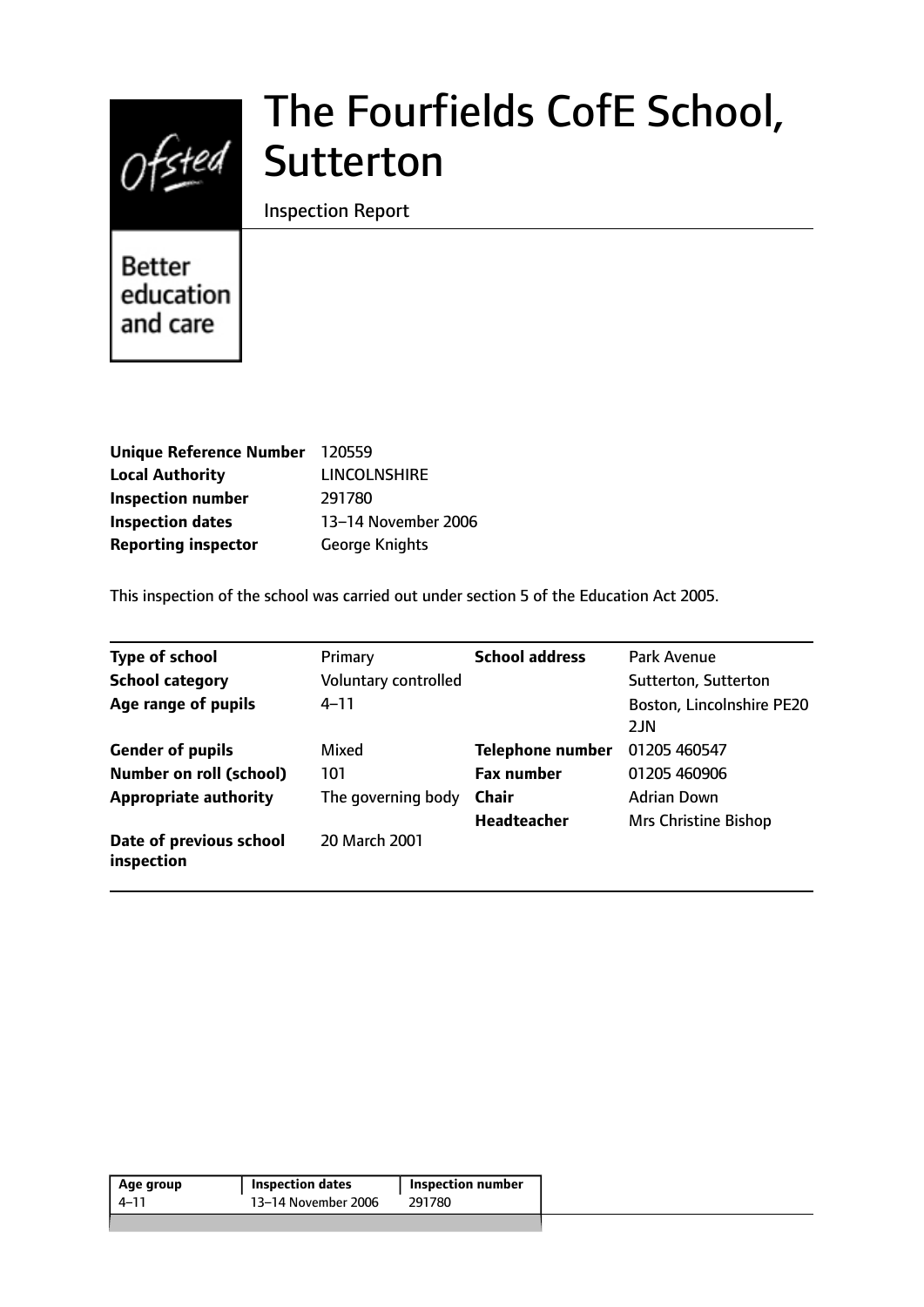© Crown copyright 2006

Website: www.ofsted.gov.uk

This document may be reproduced in whole or in part for non-commercial educational purposes, provided that the information quoted is reproduced without adaptation and the source and date of publication are stated.

Further copies of this report are obtainable from the school. Under the Education Act 2005, the school must provide a copy of this report free of charge to certain categories of people. A charge not exceeding the full cost of reproduction may be made for any other copies supplied.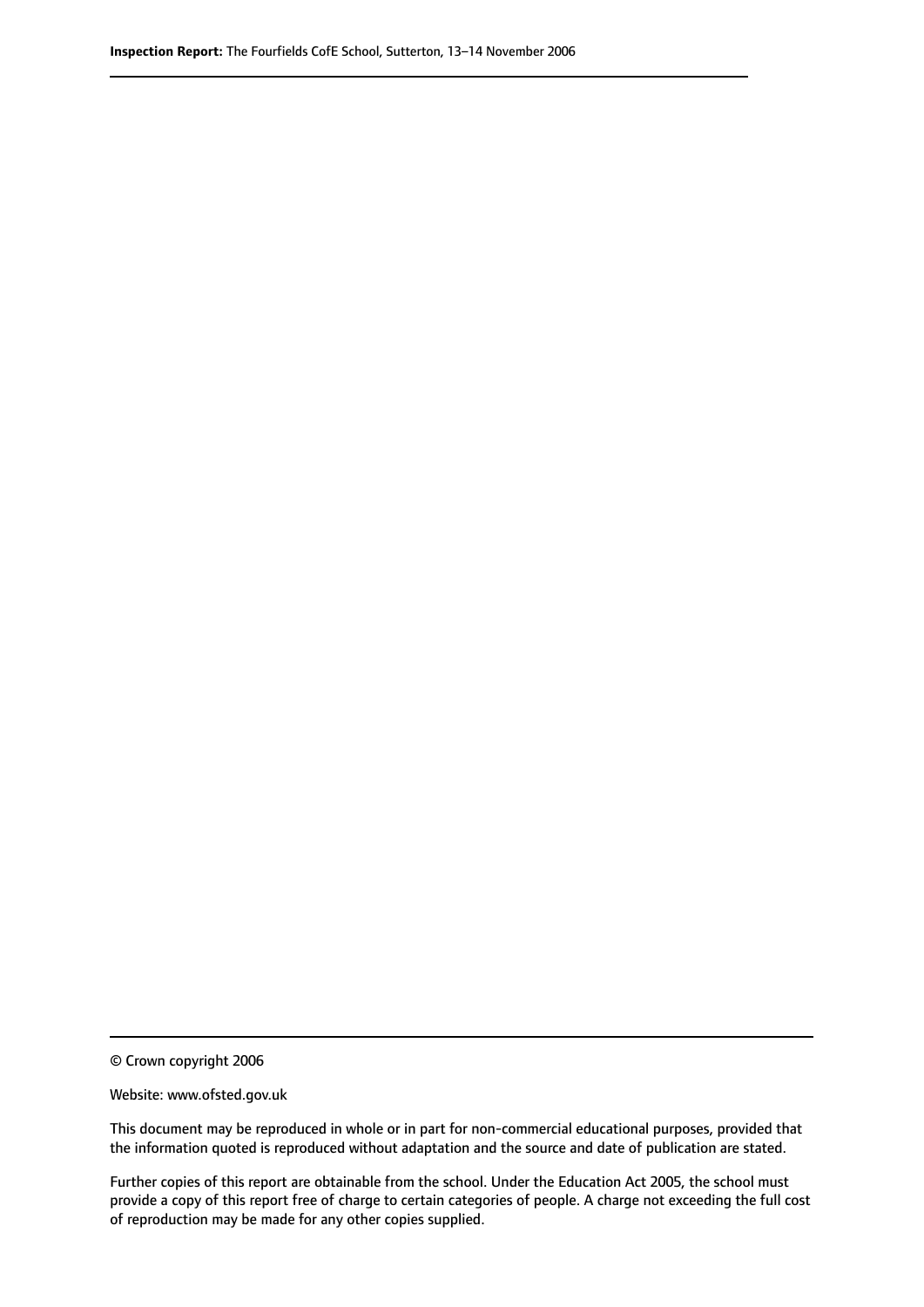# **Introduction**

The inspection was carried out by one Additional Inspector.

#### **Description of the school**

The Fourfields is a smaller than average sized school serving the villages of Sutterton, Wigtoft, Fosdyke and Algarkirk. Pupils join the school in the term after their fourth birthday. Attainment on entry is below average and the number of pupils who have identified learning difficulties or disabilities is broadly average. More pupils than is usual join or leave the school during each school year. The school has a small but increasing number of pupils for whom English is not their first language. Pupils come from a variety of socio economic backgrounds. The number eligible for free school meals is broadly average. The school holds the Healthy Schools award.

#### **Key for inspection grades**

| Grade 1 | Outstanding  |
|---------|--------------|
| Grade 2 | Good         |
| Grade 3 | Satisfactory |
| Grade 4 | Inadequate   |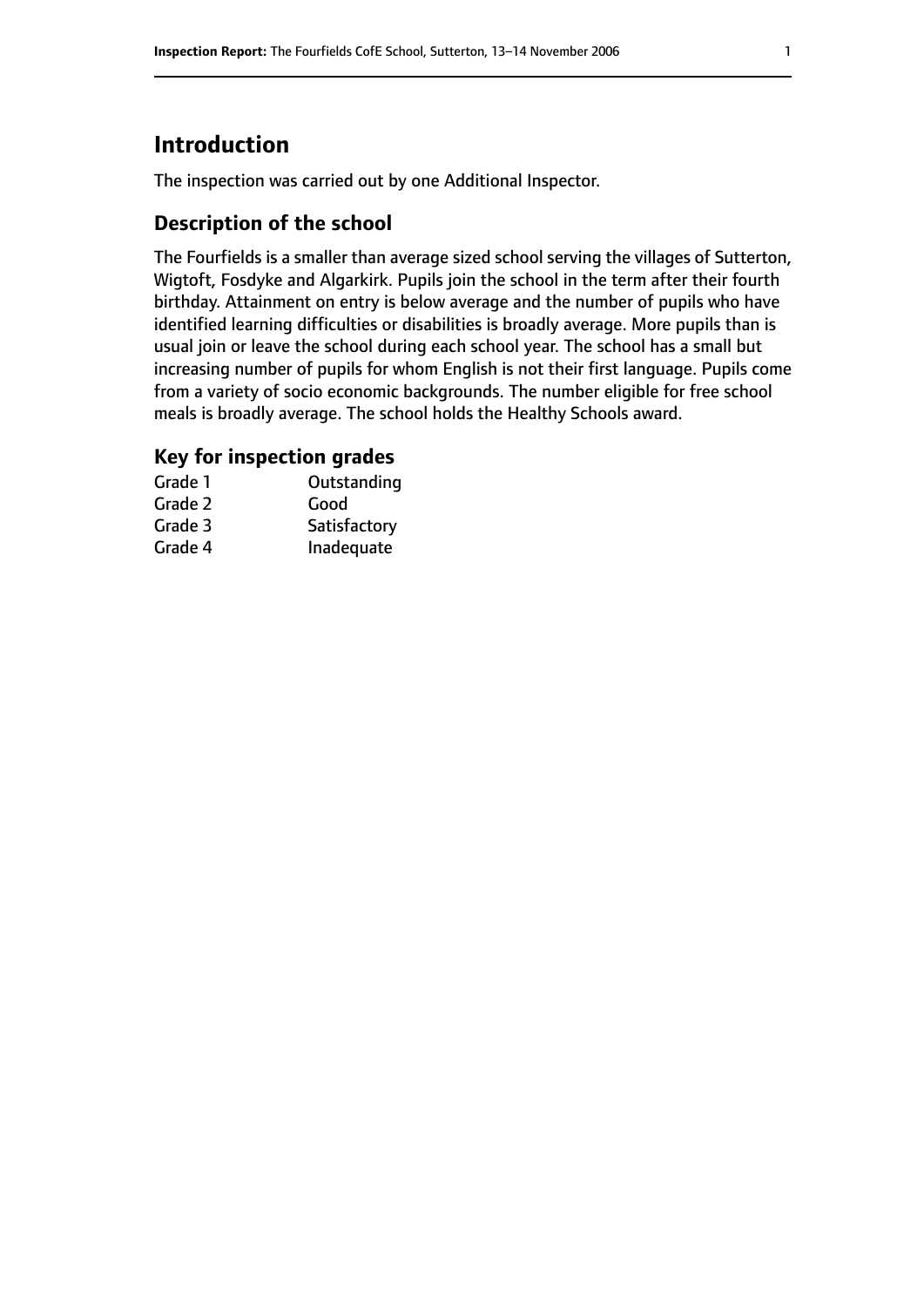# **Overall effectiveness of the school**

#### **Grade: 3**

The school provides a satisfactory education for its pupils and this is also the school's own judgement. Pupils settle well into the Foundation Year and make good progress so that, by the time they enter Year 1, they are working at expected standards. During the recent past the school has experienced severe staffing difficulties that have resulted in pupils underachieving as they moved through the school. This has been reflected in results for English, mathematics and science in recent national tests, particularly at the end of Year 6. Although these results have been broadly average, pupils have not done as well as expected. Decisive action has been taken to improve this situation and pupils now in the school are doing much better. Achievement is satisfactory in Years 1 and 2 and is now good in Years 3 to 6. This improvement stems from much-improved teaching, particularly for older pupils. Teaching and learning are now satisfactory overall and good in the Foundation Year and in Years 3 to 6. Pupils are enthusiastic learners because they find their lessons challenging and enjoyable. They want to do well, both for themselves and for their teachers. They behave well and help one another.

The school is now fulfilling its mission to provide 'a happy, secure, stimulating environment within which all children are valued, encouraged to care for others and strive for excellence in all they do'. Pupils' personal development is good. Pupils and their parents feel confident that pupils are safe and looked after well. Pupils are encouraged to take good care of one another, for instance through the peer mentoring scheme and the work of playground pals. The care, support and guidance the school provides are good, with the needs of each individual being met. Pupils with learning difficulties or disabilities receive effective support, as do those for whom English is not their home language. Induction arrangements for the many pupils who arrive during the school year are good. Lively, welcoming, classrooms help these pupils to settle quickly and become integrated into the school community.

Pupils receive good guidance on how well they are doing and they talk confidently about what they need to do to improve their work. In keeping with the school's Christian ethos, a strong emphasis is placed on caring for one another, both in the school and the wider community. Pupils are proud of the work they do to support others less fortunate than themselves. The school provides a sound and improving curriculum. Teachers are working successfully to make more links between subjects and further work on this is planned. Pupils enjoy taking part in the extra-curricular activities and the trips and visits arranged for them. Very good attention is paid to helping pupils become aware that they are growing up in a diverse cultural society. Involvement in a Young Enterprise is planned as a means of enriching the satisfactory work already being undertaken to prepare pupils for adult life.

Leadership and management of the school are satisfactory. The headteacher has, through a challenging period, maintained a clear view of what the school seeks to achieve. Teaching and learning has subsequently improved and a regular programme of training is enabling the best practice to be shared among colleagues. Much improved staffing arrangements and a reinvigorated governing body have enabled the school to begin to move forward again. A detailed and valuable plan for further improvement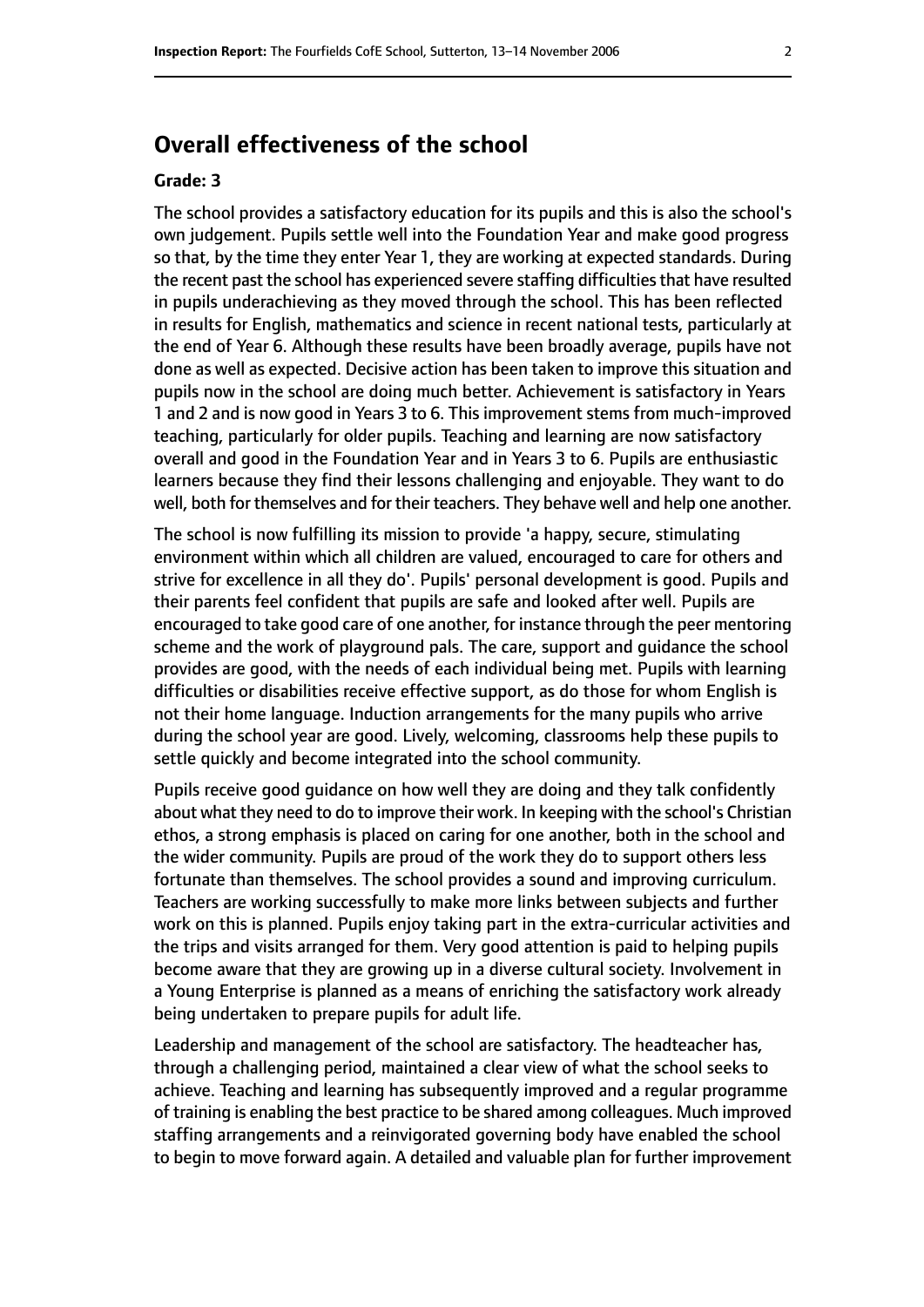identifies pertinent priorities and sets out a clear programme of activity. Its implementation is already evident in the good work that the school is doing this year. Effective monitoring of performance has helped shape these priorities and evaluation of all aspects of the school's work is improving. The role of the subject coordinators is not yet extended to ensure their active involvement in school improvement. Similarly that of governors in evaluating the work of the school is still at an early stage. Progress since the previous inspection has been satisfactory and the school now gives satisfactory value for money. The capacity for further improvement is good.

#### **What the school should do to improve further**

- Consolidate and build on recent improvements in teaching and learning in order to improve standards, especially in English, mathematics and science.
- Extend the role of subject leaders in order to share management more widely and to engage them in evaluation of the school's work.
- Involve governors more in shaping the direction of the school and evaluating the impact of its work.

# **Achievement and standards**

#### **Grade: 3**

Results in national assessments at the end of Year 2 have, in recent years, been broadly average and this represents satisfactory achievement for the pupils involved. Results in national tests for Year 6 pupils have also been broadly average, but the pupils involved did not do as expected. Better teaching this year is enabling pupils currently in the school to achieve well, especially in the Foundation stage and in Years 3 to 6. Teachers ensure that the needs of pupils with learning difficulties or disabilities are met and these pupils make similar progress to others in their class. The school has not met its targets in recent years. However, recent improvements mean that pupils currently in school are on course to reach the challenging targets it has set for the coming year.

# **Personal development and well-being**

#### **Grade: 2**

The personal development and well-being of all pupils is good. Pupils enjoy coming to school. They behave well and work hard in lessons. Their attendance is satisfactory. Pupils quickly become confident and enthusiastic learners and establish good relationships with one another and with adults. Steps taken to promote pupils' spiritual, moral, social and cultural development are effective, with a particularly good focus on multi-cultural awareness. Pupils are aware of how to keep themselves safe and they talk knowledgeably about the need to adopt healthy lifestyles. They are kind, helpful and considerate to others. They contribute well to the local and wider community, especially through many fund-raising activities. Pupils successfully acquire the essential skills that will equip them well for the next stages of education and for adult life.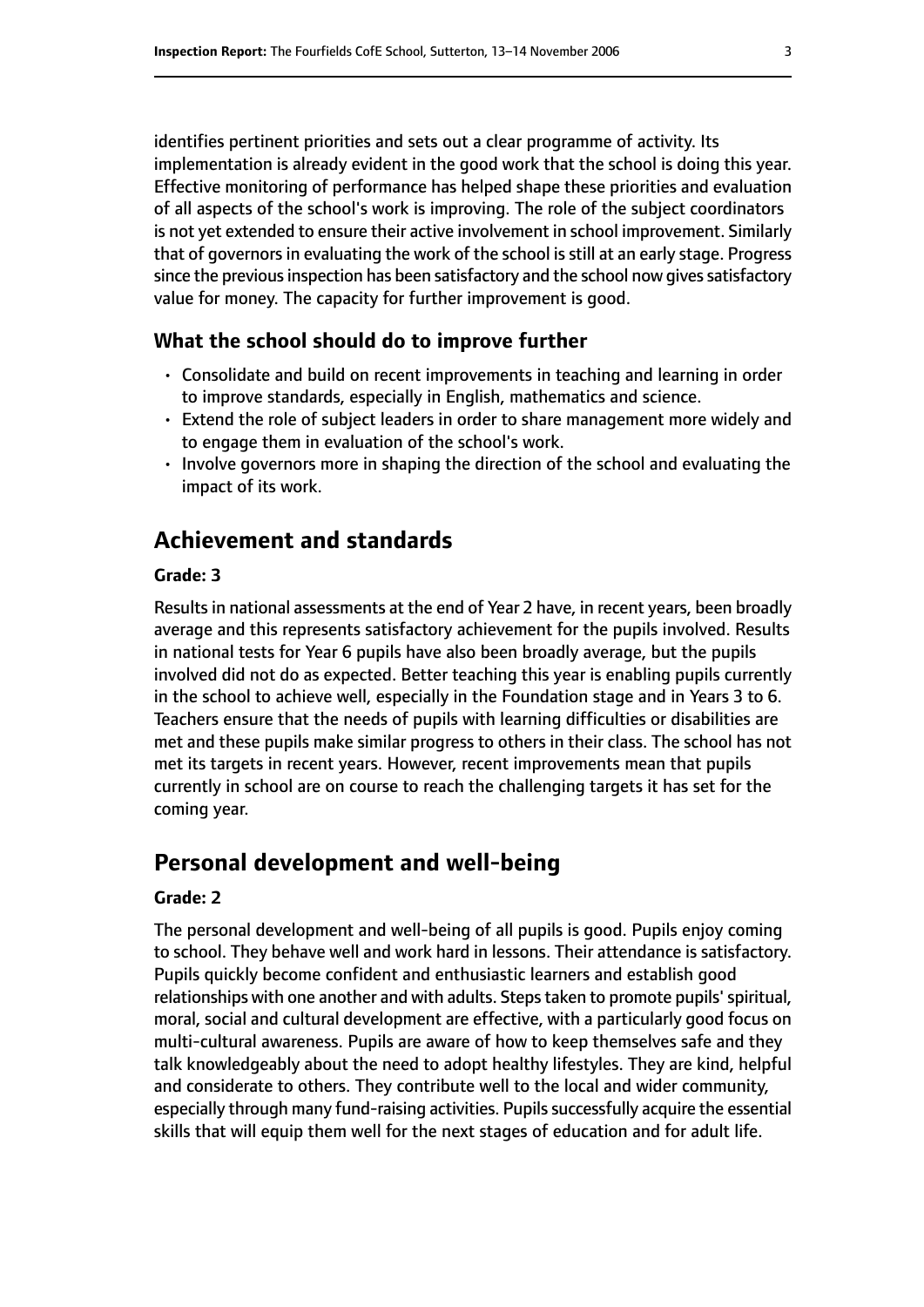# **Quality of provision**

#### **Teaching and learning**

#### **Grade: 3**

Teaching is satisfactory overall and is good in both the Foundation Stage and in Years 3 to 6. Teaching has improved considerably in the recent past and consequently the older and youngest pupils are now achieving well. Teachers provide activities that engage and stimulate pupils. A major improvement has been in matching work to the needs and abilities of individuals so that all can make good progress. Good care is taken to support pupils with learning difficulties or disabilities well, either by modifying tasks or by occasional withdrawal for individual orsmall group work. Teachers maintain detailed records of pupils' progress and they use this assessment information well to set pupils challenging targets for them. They mark pupils' work carefully and pupils value the guidance they get on how to improve their work.

#### **Curriculum and other activities**

#### **Grade: 3**

Curriculum provision is satisfactory and has improved following a recent review. Teachers have begun to link work in different subjects together well and plans are in place to extend this linkage. Lessons are generally varied and stimulating, with many activities enabling pupils to develop their speaking and listening skills. Good work is being undertaken to provide activities that improve pupils' writing, because this has been a weakness in the school for some time. Lessons are enriched by trips and visits and by special events, such as a multi-cultural week, and by extra-curricular activities.

#### **Care, guidance and support**

#### **Grade: 2**

Care, guidance and support are good. Arrangements to ensure that pupils are safe are applied carefully by all staff and are taken seriously by pupils. Steps to safeguard learners are fully in place. Provision for pupils who have learning difficulties or disabilities is good. Arrangements for inducting the many pupils who join the school during the term are effective, enabling these pupils to settle quickly into school routines. The work of class teachers in meeting individual needs is supported well by both teaching assistants and learning mentors. The tracking of pupils' progress is thorough and the analysis of pupils' performance is used skilfully to plan future work. Teachers keep pupils well informed about the progress they are making and guide them on how to make their work better. Pupils understand the individual targets that teachers set for them. Good arrangements are made to find out pupils' views, both through questionnaires and the working of the school council. The school also regularly seeks the views of parents, who are very confident that their children are safe, well cared-for and challenged to do their best.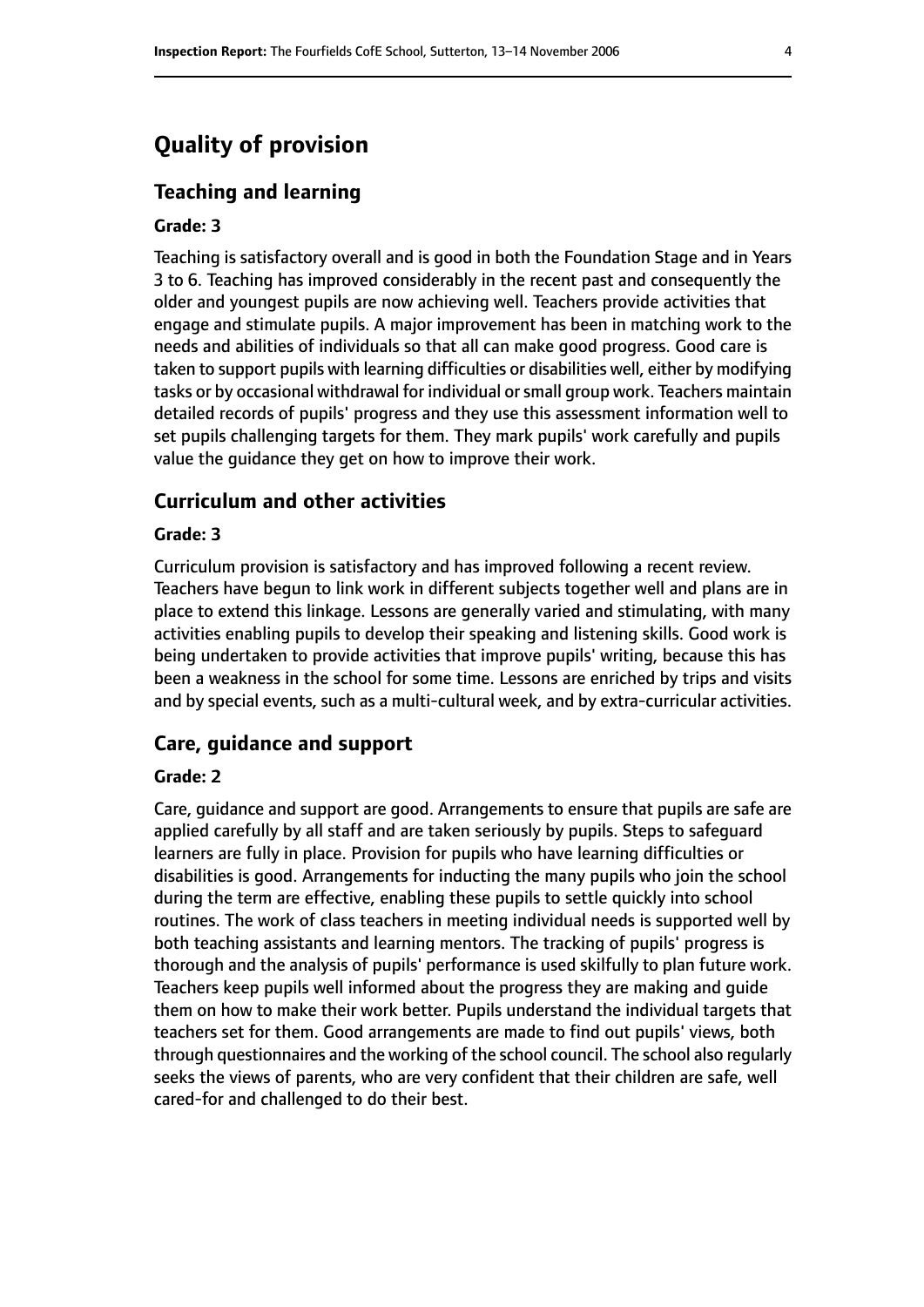# **Leadership and management**

#### **Grade: 3**

Leadership and management of the school are satisfactory. The headteacher gives a very strong, clear lead. She has ensured that the school has continued to function during a period when staff changes might potentially have undermined its success. All members of the school community now work together well. A clear vision for the future, set within a context of shared values, is helping guide future developments well. The plan for improvement, which is being implemented successfully, identifies pertinent priorities and actions necessary. The analysis of pupils' performance is thorough and effective in helping set challenging but attainable targets. The school has an accurate overall evaluation of how well it is doing. Steps are in place to ensure the greater involvement of staff in the evaluation of the school's work. Until recently governors had not been fulfilling their responsibilities adequately. Changes in personnel and effective training have rectified this situation. However, governors are still not yet involved enough in helping shape the strategic direction of the school or evaluating its work. The school makes sound use of the resources available to it.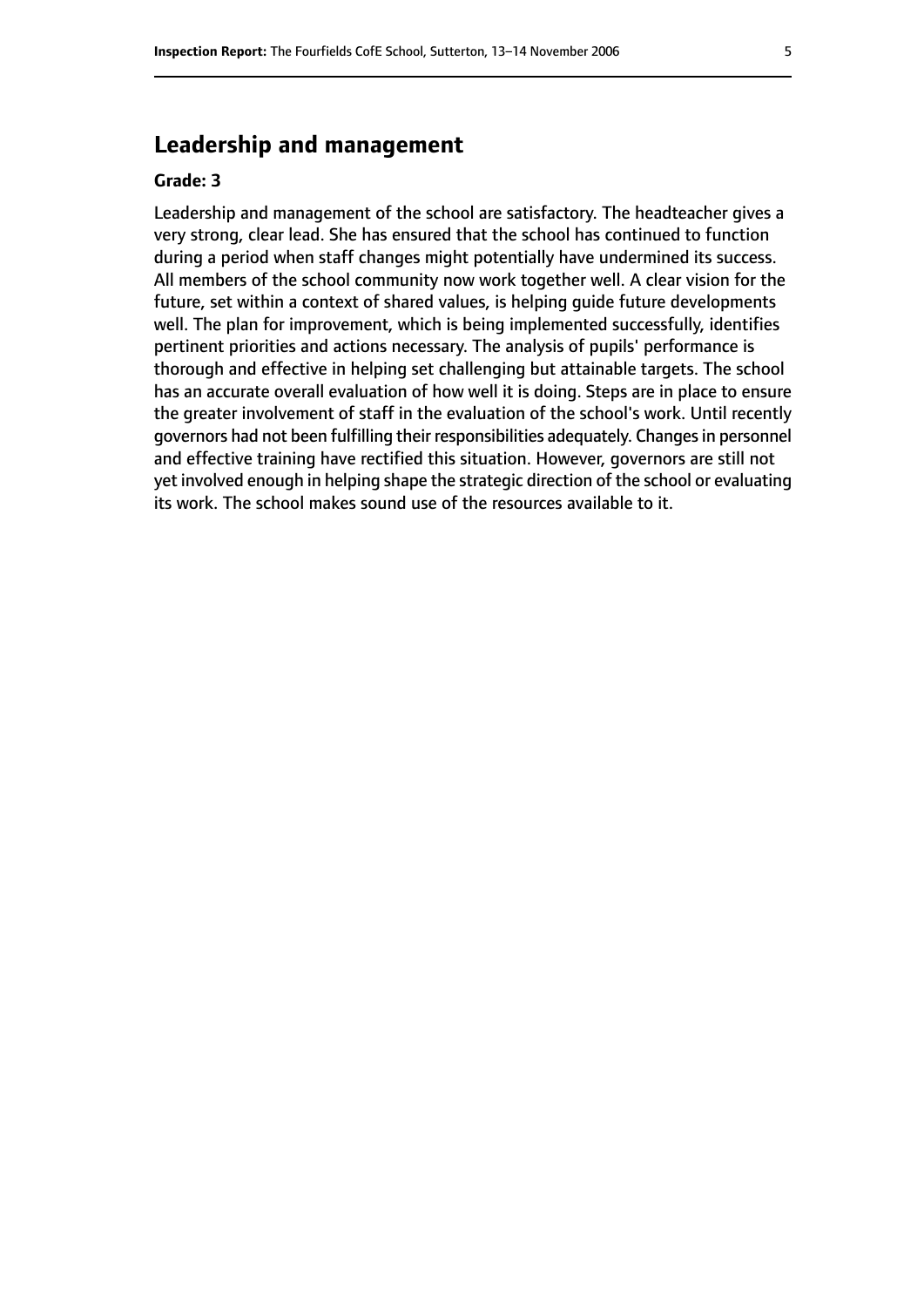**Any complaints about the inspection or the report should be made following the procedures set out inthe guidance 'Complaints about school inspection', whichis available from Ofsted's website: www.ofsted.gov.uk.**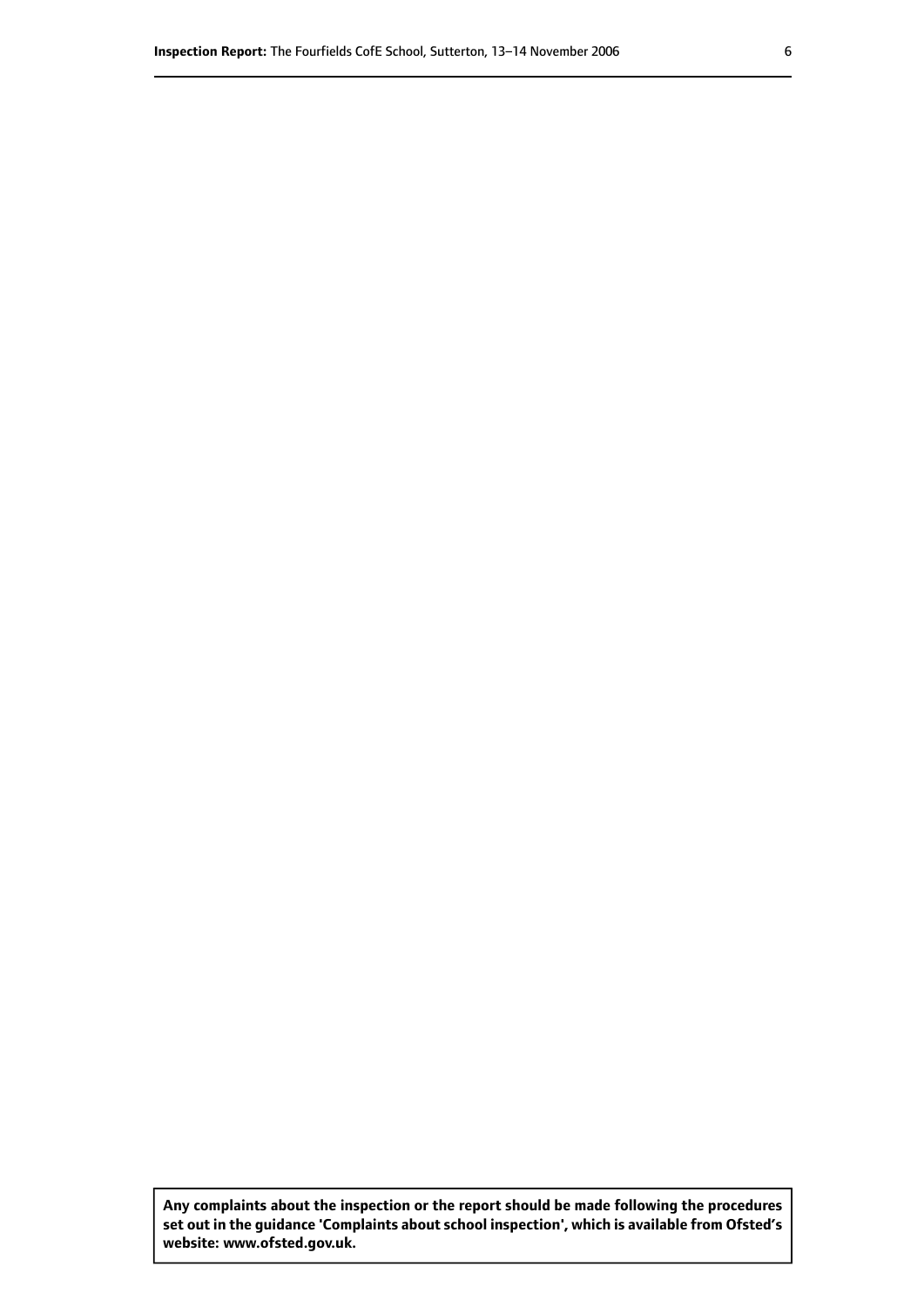# **Inspection judgements**

| Key to judgements: grade 1 is outstanding, grade 2 good, grade 3 satisfactory, and grade 4 | School         |
|--------------------------------------------------------------------------------------------|----------------|
| inadequate                                                                                 | <b>Overall</b> |

# **Overall effectiveness**

| How effective, efficient and inclusive is the provision of education, integrated<br>care and any extended services in meeting the needs of learners? |     |
|------------------------------------------------------------------------------------------------------------------------------------------------------|-----|
| How well does the school work in partnership with others to promote learners'<br>well-being?                                                         |     |
| The quality and standards in the Foundation Stage                                                                                                    |     |
| The effectiveness of the school's self-evaluation                                                                                                    |     |
| The capacity to make any necessary improvements                                                                                                      |     |
| Effective steps have been taken to promote improvement since the last<br>inspection                                                                  | Yes |

#### **Achievement and standards**

| How well do learners achieve?                                                                               |  |
|-------------------------------------------------------------------------------------------------------------|--|
| The standards <sup>1</sup> reached by learners                                                              |  |
| How well learners make progress, taking account of any significant variations between<br>groups of learners |  |
| How well learners with learning difficulties and disabilities make progress                                 |  |

## **Personal development and well-being**

| How good is the overall personal development and well-being of the<br>learners?                                  |  |
|------------------------------------------------------------------------------------------------------------------|--|
| The extent of learners' spiritual, moral, social and cultural development                                        |  |
| The behaviour of learners                                                                                        |  |
| The attendance of learners                                                                                       |  |
| How well learners enjoy their education                                                                          |  |
| The extent to which learners adopt safe practices                                                                |  |
| The extent to which learners adopt healthy lifestyles                                                            |  |
| The extent to which learners make a positive contribution to the community                                       |  |
| How well learners develop workplace and other skills that will contribute to<br>their future economic well-being |  |

### **The quality of provision**

| How effective are teaching and learning in meeting the full range of the<br>  learners' needs?               |  |
|--------------------------------------------------------------------------------------------------------------|--|
| How well do the curriculum and other activities meet the range of needs<br>$\mid$ and interests of learners? |  |
| How well are learners cared for, quided and supported?                                                       |  |

 $^1$  Grade 1 - Exceptionally and consistently high; Grade 2 - Generally above average with none significantly below average; Grade 3 - Broadly average to below average; Grade 4 - Exceptionally low.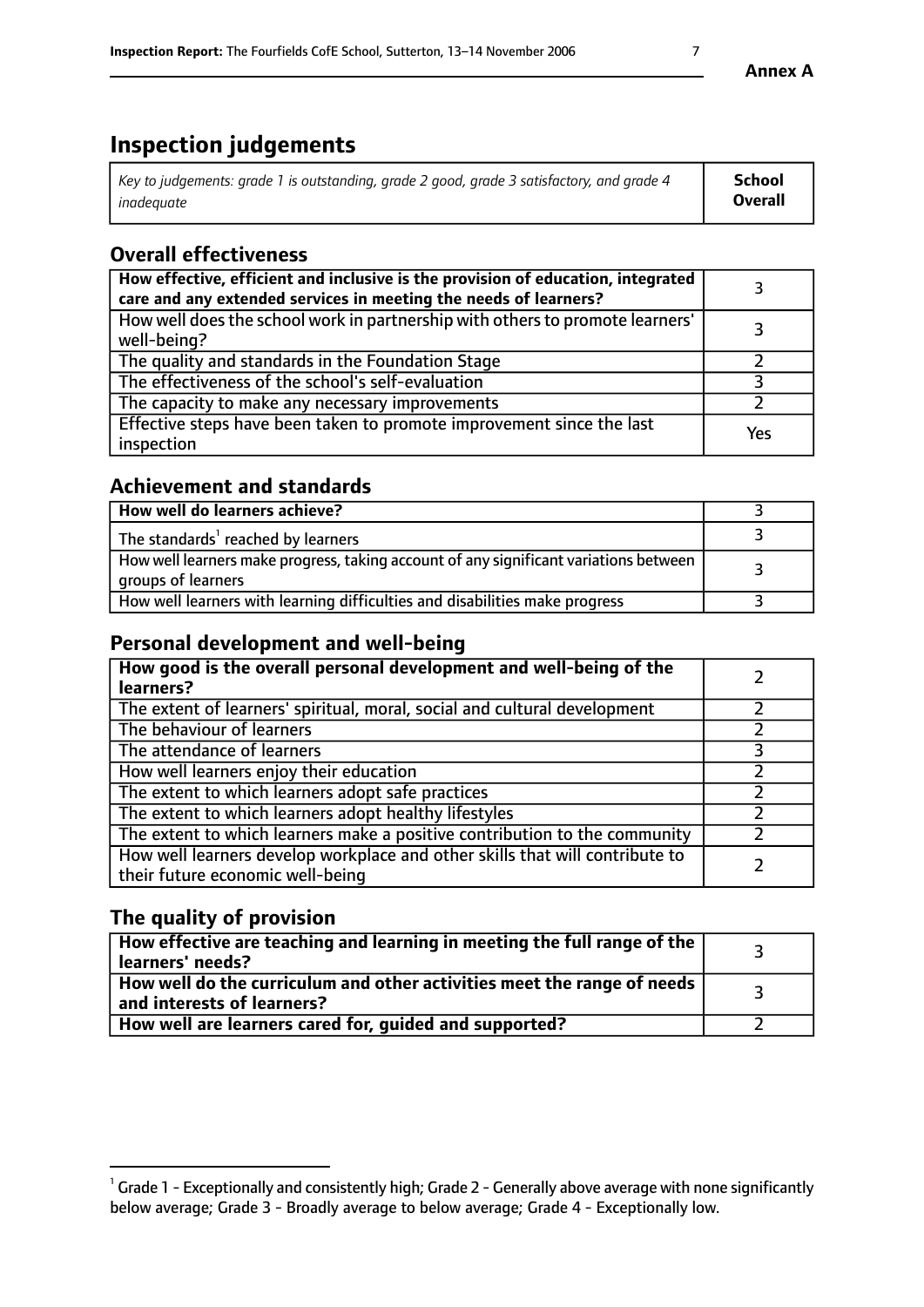# **Leadership and management**

| How effective are leadership and management in raising achievement<br>and supporting all learners?                                              |           |
|-------------------------------------------------------------------------------------------------------------------------------------------------|-----------|
| How effectively leaders and managers at all levels set clear direction leading<br>to improvement and promote high quality of care and education |           |
| How effectively performance is monitored, evaluated and improved to meet<br>challenging targets                                                 | 3         |
| How well equality of opportunity is promoted and discrimination tackled so<br>that all learners achieve as well as they can                     |           |
| How effectively and efficiently resources, including staff, are deployed to<br>achieve value for money                                          | 3         |
| The extent to which governors and other supervisory boards discharge their<br>responsibilities                                                  | 3         |
| Do procedures for safequarding learners meet current government<br>requirements?                                                                | Yes       |
| Does this school require special measures?                                                                                                      | No        |
| Does this school require a notice to improve?                                                                                                   | <b>No</b> |